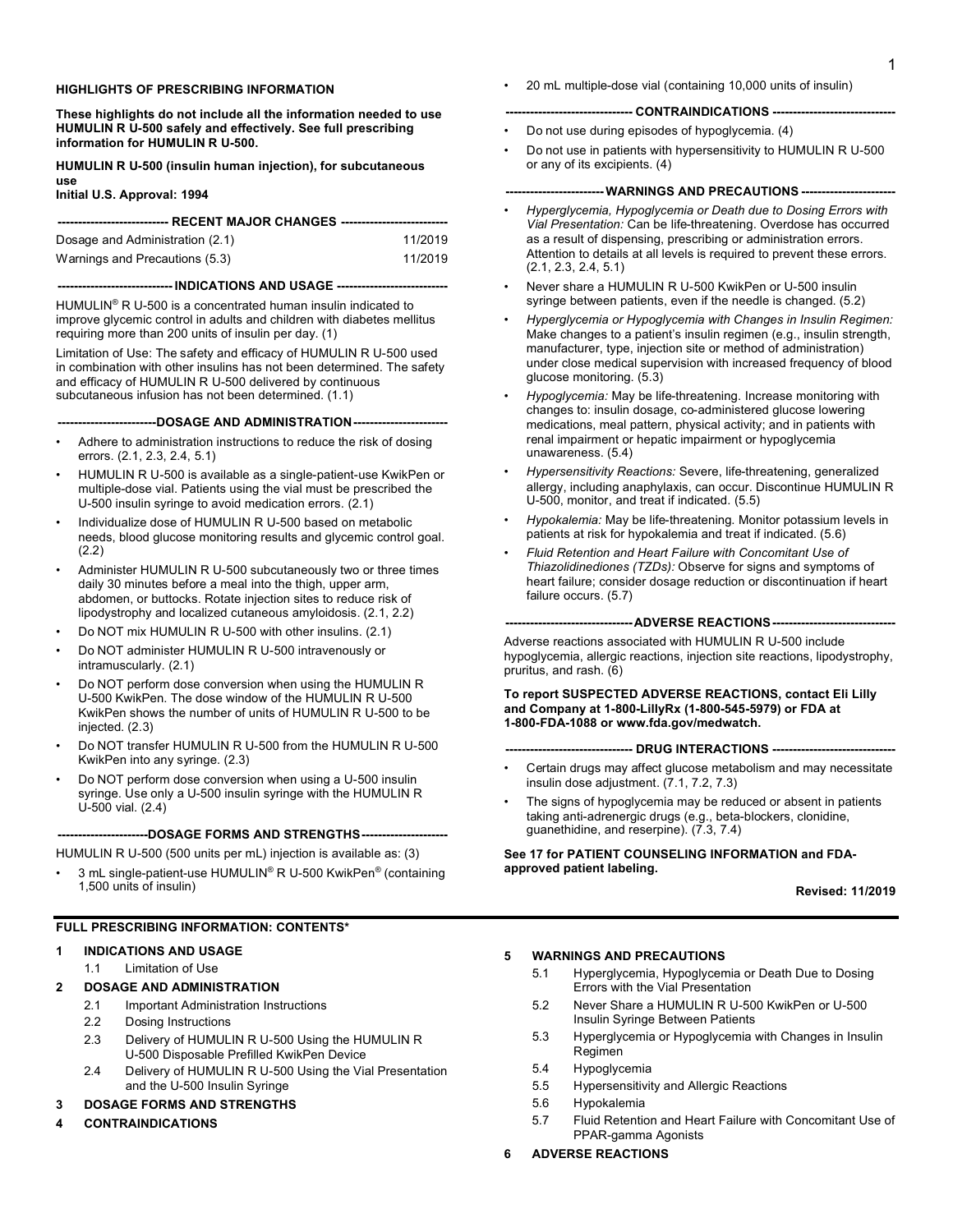### **7 DRUG INTERACTIONS**

- 7.1 Drugs That May Increase the Risk of Hypoglycemia
- 7.2 Drugs That May Decrease the Blood Glucose Lowering Effect of HUMULIN R U-500
- 7.3 Drugs That May Increase or Decrease the Blood Glucose Lowering Effect of HUMULIN R U-500
- 7.4 Drugs That May Affect Signs and Symptoms of Hypoglycemia

### **8 USE IN SPECIFIC POPULATIONS**

- 8.1 Pregnancy
- 8.2 Lactation
- 8.4 Pediatric Use
- 8.5 Geriatric Use
- 8.6 Renal Impairment
- 8.7 Hepatic Impairment

## **10 OVERDOSAGE**

**11 DESCRIPTION**

#### **12 CLINICAL PHARMACOLOGY**

- 12.1 Mechanism of Action
- 12.2 Pharmacodynamics
- 12.3 Pharmacokinetics

#### **13 NONCLINICAL TOXICOLOGY**

13.1 Carcinogenesis, Mutagenesis, Impairment of Fertility

### **16 HOW SUPPLIED/STORAGE AND HANDLING**

- 16.1 How Supplied
- 16.2 Storage and Handling

### **17 PATIENT COUNSELING INFORMATION**

\*Sections or subsections omitted from the full prescribing information are not listed.

# **FULL PRESCRIBING INFORMATION**

# **1 INDICATIONS AND USAGE**

HUMULIN R U-500 is a concentrated human insulin indicated to improve glycemic control in adult and pediatric patients with diabetes mellitus requiring more than 200 units of insulin per day.

## **1.1 Limitation of Use**

The safety and efficacy of HUMULIN R U-500 used in combination with other insulins has not been determined.

The safety and efficacy of HUMULIN R U-500 delivered by continuous subcutaneous infusion has not been determined.

# **2 DOSAGE AND ADMINISTRATION**

## **2.1 Important Administration Instructions**

- Prescribe HUMULIN R U-500 ONLY to patients who require more than 200 units of insulin per day.
- HUMULIN R U-500 is available as a single-patient-use KwikPen or multiple-dose vial. Patients using the vial must be prescribed the U-500 insulin syringe to avoid medication errors.
- Instruct patients using the vial presentation to use only a U-500 insulin syringe and on how to correctly draw the prescribed dose of HUMULIN R U-500 into the U-500 insulin syringe. Confirm that the patient has understood these instructions and can correctly draw the prescribed dose of HUMULIN R U-500 with their syringe *[see Dosage and Administration (2.4) and Warnings and Precautions (5.1)]*.
- Advise the patient to read the FDA-approved patient labeling (Patient Information and Instructions for Use). Train patients on proper use and injection technique before initiating HUMULIN R U-500. Training reduces the risk of administration errors such as needle sticks and dosing errors.
- Instruct patients to always check the insulin label before administration to confirm the correct insulin product is being used *[see Warnings and Precautions (5.1)]*.
- Inspect HUMULIN R U-500 visually for particulate matter and discoloration. Only use HUMULIN R U-500 if the solution appears clear and colorless.
- Instruct patients to inject HUMULIN R U-500 subcutaneously into the thigh, upper arm, abdomen, or buttocks.
- Rotate injection sites within the same region from one injection to the next to reduce the risk of lipodystrophy and localized cutaneous amyloidosis. Do not inject into areas of lipodystrophy or localized cutaneous amyloidosis *[see Warnings and Precautions (5.3) and Adverse Reactions (6)]*.
- During changes to a patient's insulin regimen, increase the frequency of blood glucose monitoring *[see Warnings and Precautions (5.3)]*.
- Use HUMULIN R U-500 KwikPen with caution in patients with visual impairment that may rely on audible clicks to dial their dose.
- DO NOT administer HUMULIN R U-500 intravenously or intramuscularly.
- DO NOT dilute or mix HUMULIN R U-500 with any other insulin products or solutions.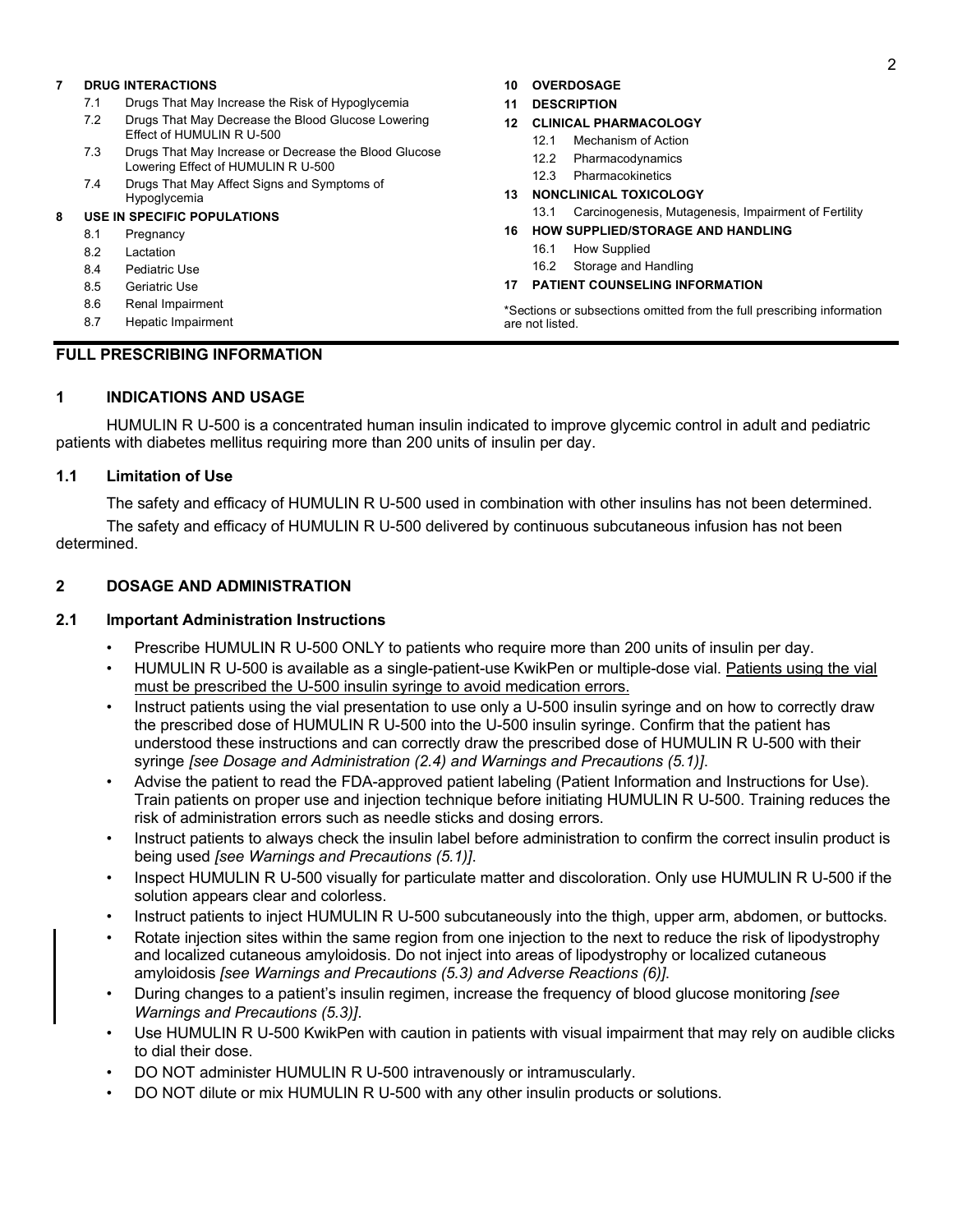# **2.2 Dosing Instructions**

- Instruct patients to inject HUMULIN R U-500 subcutaneously usually two or three times daily approximately 30 minutes before meals.
- Individualize and titrate the dosage of HUMULIN R U-500 based on the patient's metabolic needs, blood glucose monitoring results, and glycemic control goal.
- Dosage adjustments may be needed with changes in physical activity, changes in meal patterns (i.e., macronutrient content or timing of food intake), changes in renal or hepatic function, changes in medications or during acute illness to minimize the risk of hypoglycemia or hyperglycemia *[see Warnings and Precautions (5.3)]*.

# **2.3 Delivery of HUMULIN R U-500 Using the HUMULIN R U-500 Disposable Prefilled KwikPen Device**

- The HUMULIN R U-500 KwikPen dials in 5 unit increments.
- DO NOT perform dose conversion when using the HUMULIN R U-500 KwikPen. The dose window of the HUMULIN R U-500 KwikPen shows the number of units of HUMULIN R U-500 to be injected and NO dose conversion is required.
- DO NOT transfer HUMULIN R U-500 from the HUMULIN R U-500 KwikPen into any syringe for administration as overdose and severe hypoglycemia can occur *[see Warnings and Precautions (5.4)]*.
- The HUMULIN R U-500 KwikPen is for single patient use only *[see Warnings and Precautions (5.2)]*.

# **2.4 Delivery of HUMULIN R U-500 Using the Vial Presentation and the U-500 Insulin Syringe**

- DO NOT perform dose conversion when using a U-500 insulin syringe. The markings on the U-500 insulin syringe show the number of units of HUMULIN R U-500 to be injected. Each marking on the syringe represents 5 units of insulin.
- Prescribe patients a U-500 insulin syringe to administer HUMULIN R U-500 from the vial to avoid administration errors. DO NOT use any other type of syringe *[see Warnings and Precautions (5.1)]*.

# **3 DOSAGE FORMS AND STRENGTHS**

HUMULIN R U-500 (500 units per mL) injection is available in a clear, colorless solution as:

- 3 mL single-patient-use HUMULIN R U-500 KwikPen (containing 1,500 units of insulin)
- 20 mL multiple-dose vial (containing 10,000 units of insulin)

# **4 CONTRAINDICATIONS**

HUMULIN R U-500 is contraindicated:

- During episodes of hypoglycemia
- In patients who are hypersensitive to HUMULIN R U-500 or any of its excipients.

## **5 WARNINGS AND PRECAUTIONS**

# **5.1 Hyperglycemia, Hypoglycemia or Death Due to Dosing Errors with the Vial Presentation**

Medication errors associated with the HUMULIN R U-500 vial presentation resulting in patients experiencing hyperglycemia, hypoglycemia or death have been reported. The majority of errors occurred due to errors in dispensing, prescribing or administration. Attention to details at all levels may prevent these errors.

# Dispensing Errors

Instruct patients to always inspect insulin vials to confirm that the correct insulin is dispensed including the correct insulin brand and concentration.

The HUMULIN R U-500 vial, which contains 20 mL, has a band of aqua coloring, a 500 units/mL concentration statement consisting of white lettering on a green rectangular background, and a green "U-500" statement prominently displayed next to the trade name. Additionally, the vial has a green flip top and a red warning on the front panel describing the highly concentrated dose and a statement advising use with only U-500 insulin syringes.

## Prescribing Errors

Dosing errors have occurred when the HUMULIN R U-500 dose was administered with syringes other than a U-500 insulin syringe. Patients should be prescribed U-500 syringes for use with the HUMULIN R U-500 vials. The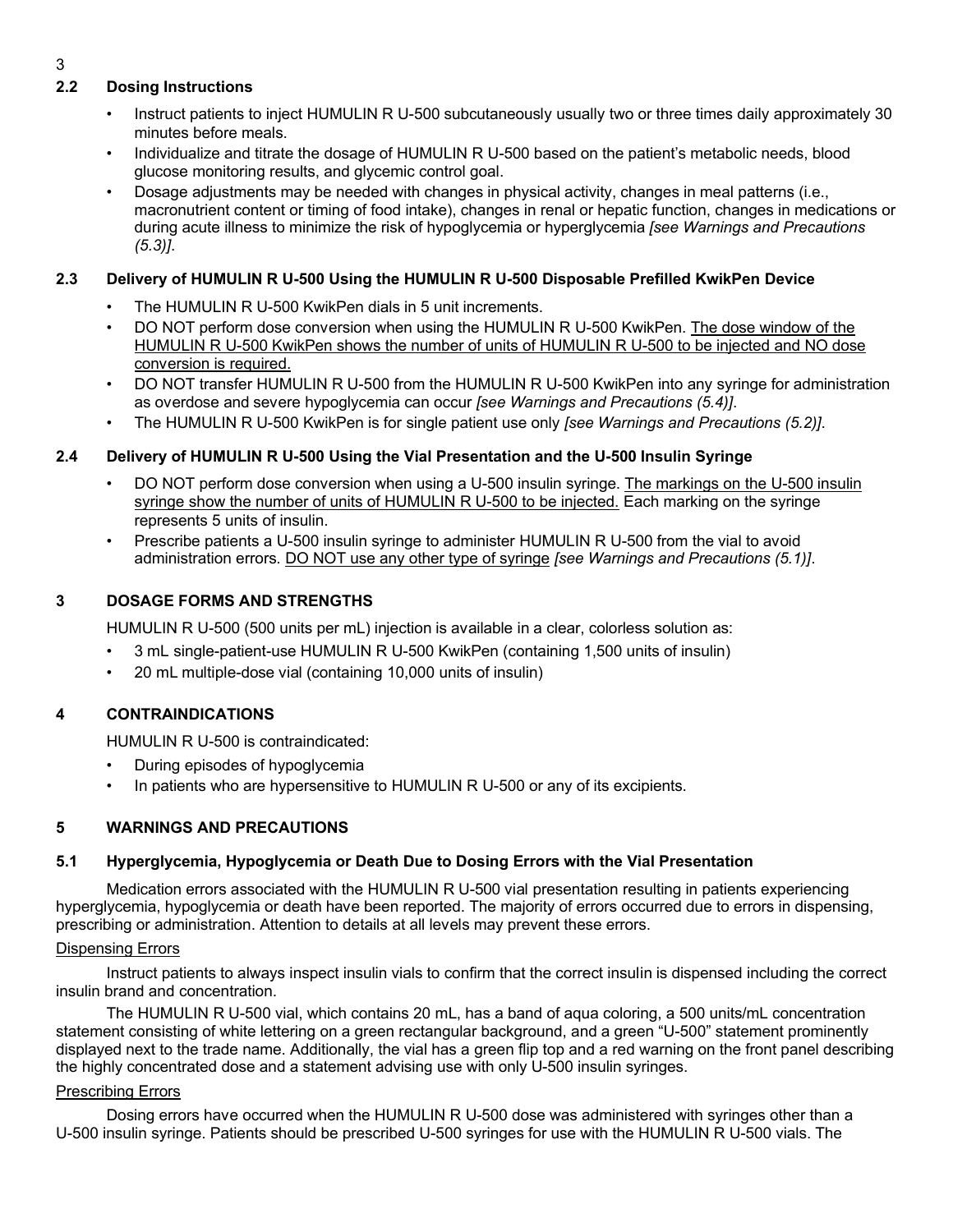4

prescribed dose of HUMULIN R U-500 should always be expressed in units of insulin *[see Dosage and Administration (2.4)]*.

# Administration Errors

Instruct patients to always check the insulin label before each injection.

Use only a U-500 insulin syringe with HUMULIN R U-500 to avoid administration errors. Do not use any other type of syringe to administer Humulin R U-500. Adhere to administration instructions *[see Dosage and Administration (2.1, 2.4)]*.

Instruct the patient to inform hospital or emergency department staff of the dose of HUMULIN R U-500 prescribed, in the event of a future hospitalization or visit to the emergency department.

# **5.2 Never Share a HUMULIN R U-500 KwikPen or U-500 Insulin Syringe Between Patients**

HUMULIN R U-500 KwikPens should never be shared between patients, even if the needle is changed. Patients using HUMULIN R U-500 vials should never share needles or U-500 insulin syringes with another person. Sharing poses a risk for transmission of blood-borne pathogens.

# **5.3 Hyperglycemia or Hypoglycemia with Changes in Insulin Regimen**

Changes in an insulin regimen (e.g., insulin strength, manufacturer, type, injection site or method of administration) may affect glycemic control and predispose to hypoglycemia *[see Warnings and Precautions (5.4)]* or hyperglycemia. Repeated insulin injections into areas of lipodystrophy or localized cutaneous amyloidosis have been reported to result in hyperglycemia; and a sudden change in the injection site (to an unaffected area) has been reported to result in hypoglycemia *[see Adverse Reactions (6)]*.

Make any changes to a patient's insulin regimen under close medical supervision with increased frequency of blood glucose monitoring. Advise patients who have repeatedly injected into areas of lipodystrophy or localized cutaneous amyloidosis to change the injection site to unaffected areas and closely monitor for hypoglycemia. For patients with type 2 diabetes, adjustments in concomitant oral anti-diabetic treatment may be needed.

# **5.4 Hypoglycemia**

Hypoglycemia is the most common adverse reaction associated with insulin, including HUMULIN R U-500. Severe hypoglycemia can cause seizures, may be life-threatening or cause death. Severe hypoglycemia may develop as long as 18 to 24 hours after an injection of HUMULIN R U-500. Hypoglycemia can impair concentration ability and reaction time; this may place an individual and others at risk in situations where these abilities are important (e.g., driving, or operating other machinery). Hypoglycemia can happen suddenly and symptoms may differ in each individual and change over time in the same individual. Symptomatic awareness of hypoglycemia may be less pronounced in patients with longstanding diabetes, in patients with diabetic nerve disease, in patients using medications that block the sympathetic nervous system (e.g., beta-blockers) *[see Drug Interactions (7.3, 7.4)]*, or in patients who experience recurrent hypoglycemia.

# Risk Factors for Hypoglycemia

The timing of hypoglycemia usually reflects the time-action profile of the administered insulin formulation. As with all insulin preparations, the glucose lowering effect time course of HUMULIN R U-500 may vary in different individuals or at different times in the same individual and depends on many conditions, including the area of injection as well as the injection site blood supply and temperature. Other factors which may increase the risk of hypoglycemia include changes in meal pattern (e.g., macronutrient content or timing of meals), changes in level of physical activity, or changes to coadministered medication *[see Drug Interactions (7.1, 7.2, 7.3, 7.4)]*. Patients with renal or hepatic impairment may be at higher risk of hypoglycemia *[see Use in Specific Populations (8.6, 8.7)]*.

# Risk Mitigation Strategies for Hypoglycemia

Patients and caregivers must be educated to recognize and manage hypoglycemia. Self-monitoring of blood glucose plays an essential role in the prevention and management of hypoglycemia. In patients at higher risk for hypoglycemia and patients who have reduced symptomatic awareness of hypoglycemia, increased frequency of blood glucose monitoring is recommended. To minimize the risk of hypoglycemia do not administer HUMULIN R U-500 intravenously, intramuscularly or in an insulin pump or dilute or mix HUMULIN R U-500 with any other insulin products or solutions *[see Dosage and Administration (2.1)]*.

# **5.5 Hypersensitivity and Allergic Reactions**

Severe, life-threatening, generalized allergy, including anaphylaxis, can occur with insulin products, including HUMULIN R U-500 *[see Adverse Reactions (6)]*. If hypersensitivity reactions occur, discontinue HUMULIN R U-500; treat per standard of care and monitor until symptoms and signs resolve *[see Adverse Reactions (6)]*.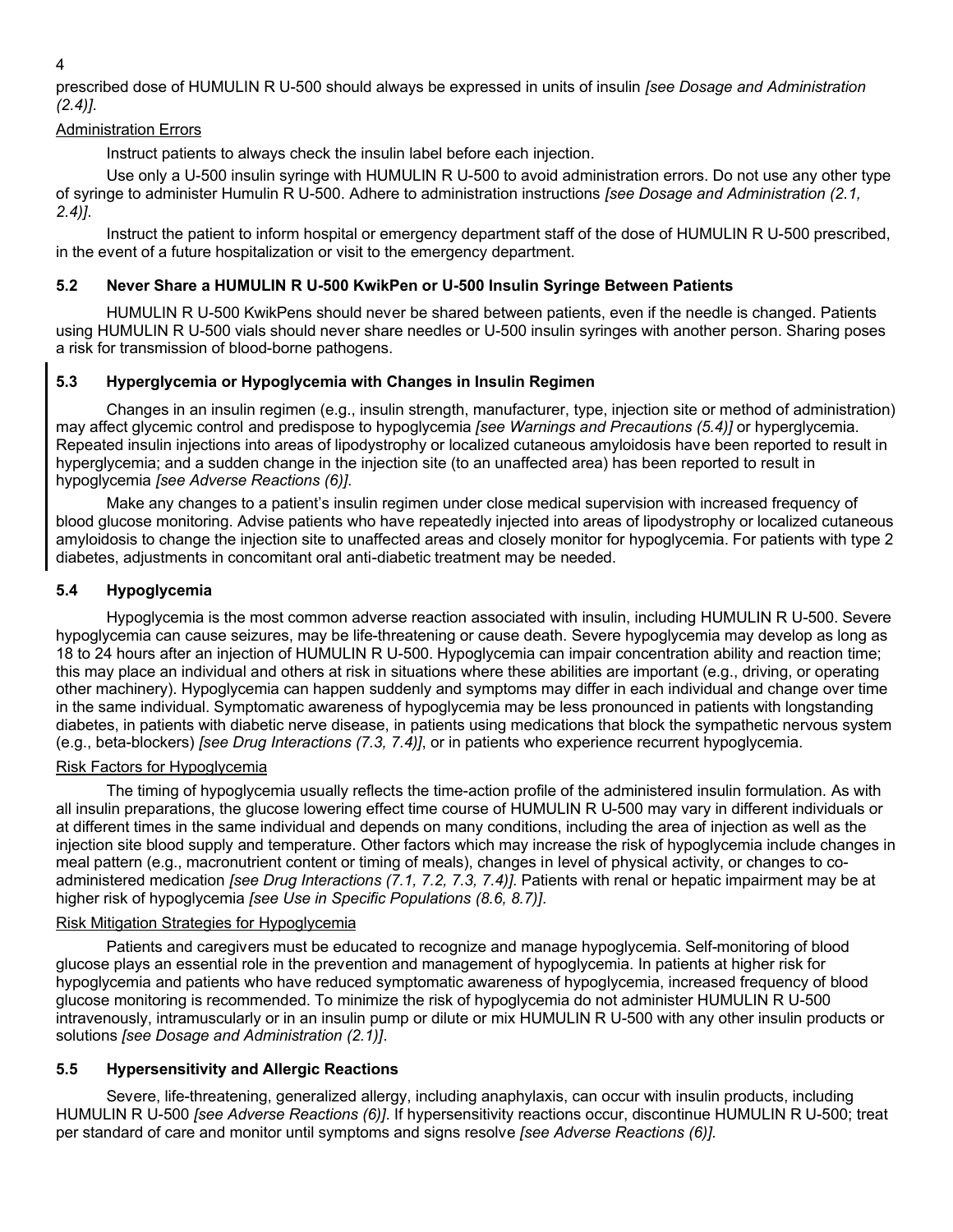# **5.6 Hypokalemia**

All insulin products, including HUMULIN R U-500, cause a shift in potassium from the extracellular to intracellular space, possibly leading to hypokalemia. Untreated hypokalemia may cause respiratory paralysis, ventricular arrhythmia, and death. Use caution in patients who may be at risk for hypokalemia (e.g., patients using potassium-lowering medications, patients taking medications sensitive to serum potassium concentrations).

# **5.7 Fluid Retention and Heart Failure with Concomitant Use of PPAR-gamma Agonists**

Thiazolidinediones (TZDs), which are peroxisome proliferator-activated receptor (PPAR)-gamma agonists, can cause dose-related fluid retention, particularly when used in combination with insulin. Fluid retention may lead to or exacerbate heart failure. Patients treated with insulin, including HUMULIN R U-500, and a PPAR-gamma agonist should be observed for signs and symptoms of heart failure. If heart failure develops, it should be managed according to current standards of care, and discontinuation or dose reduction of the PPAR-gamma agonist must be considered.

# **6 ADVERSE REACTIONS**

The following adverse reactions are discussed elsewhere:

- Hypoglycemia *[see Warnings and Precautions (5.4)]*.
- Hypokalemia *[see Warnings and Precautions (5.6)]*.

The following additional adverse reactions have been identified during post-approval use of HUMULIN R U-500. Because these reactions are reported voluntarily from a population of uncertain size, it is not always possible to reliably estimate their frequency or to establish a causal relationship to drug exposure.

### Hypoglycemia

Hypoglycemia is the most commonly observed adverse reaction in patients using insulin, including HUMULIN R U-500.

### Allergic Reactions

Severe, life-threatening, generalized allergy, including anaphylaxis, generalized skin reactions, rash, angioedema, bronchospasm, hypotension, and shock may occur with any insulin, including HUMULIN R U-500 and may be life threatening.

## Lipodystrophy

Long-term use of insulin, including HUMULIN R U-500, can cause lipodystrophy at the site of repeated insulin injections. Lipodystrophy includes lipohypertrophy (thickening of adipose tissue) and lipoatrophy (thinning of adipose tissue) and may affect insulin absorption. Rotate insulin injections sites within the same region to reduce the risk of lipodystrophy *[see Dosage and Administration (2.1)]*.

### Localized Cutaneous Amyloidosis

Localized cutaneous amyloidosis at the injection site has occurred. Hyperglycemia has been reported with repeated insulin injections into areas of localized cutaneous amyloidosis; hypoglycemia has been reported with a sudden change to an unaffected injection site.

## Injection Site Reactions

Patients taking HUMULIN R U-500 may experience injection site reactions, including injection site hematoma, pain, hemorrhage, erythema, nodules, swelling, discoloration, pruritus, warmth, and injection site mass.

# Weight Gain

Weight gain can occur with insulin therapy, including HUMULIN R U-500, and has been attributed to the anabolic effects of insulin.

#### Peripheral Edema

Insulin, including HUMULIN R U-500, may cause sodium retention and edema, particularly if previously poor metabolic control is improved by intensified insulin therapy.

#### Immunogenicity

As with all therapeutic proteins, insulin administration may cause anti-insulin antibodies to form. The presence of antibodies that affect clinical efficacy may necessitate dose adjustments to correct for tendencies toward hyper- or hypoglycemia.

The incidence of antibody formation with HUMULIN R U-500 is unknown.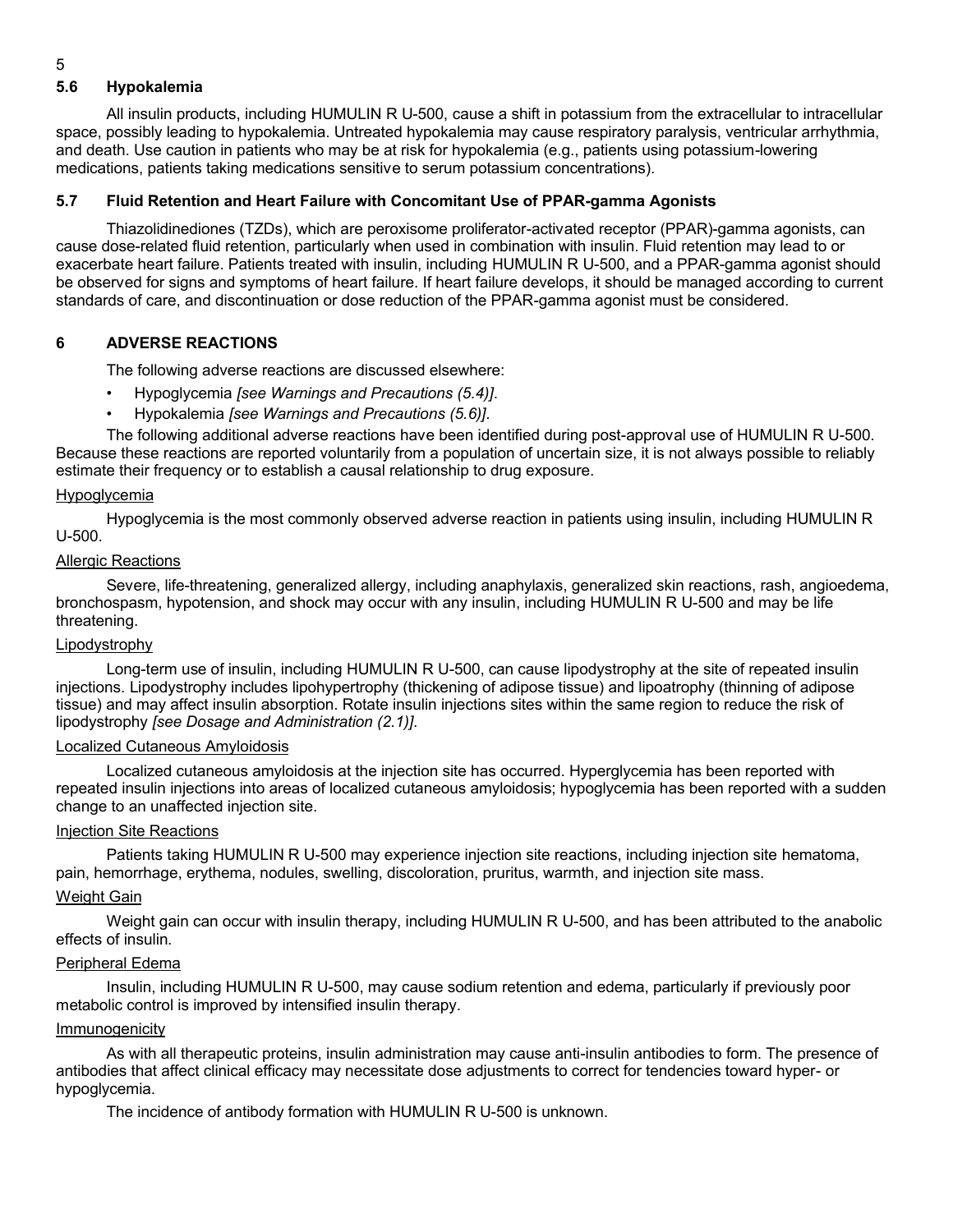# 6

# **7 DRUG INTERACTIONS**

### **7.1 Drugs That May Increase the Risk of Hypoglycemia**

The risk of hypoglycemia associated with HUMULIN R U-500 use may be increased with antidiabetic agents, ACE inhibitors, angiotensin II receptor blocking agents, disopyramide, fibrates, fluoxetine, monoamine oxidase inhibitors, pentoxifylline, pramlintide, salicylates, somatostatin analogs (e.g., octreotide), and sulfonamide antibiotics. Dose adjustment and increased frequency of glucose monitoring may be required when HUMULIN R U-500 is co-administered with these drugs.

### **7.2 Drugs That May Decrease the Blood Glucose Lowering Effect of HUMULIN R U-500**

The glucose lowering effect of HUMULIN R U-500 may be decreased when co-administered with atypical antipsychotics (e.g., olanzapine and clozapine), corticosteroids, danazol, diuretics, estrogens, glucagon, isoniazid, niacin, oral contraceptives, phenothiazines, progestogens (e.g., in oral contraceptives), protease inhibitors, somatropin, sympathomimetic agents (e.g., albuterol, epinephrine, terbutaline) and thyroid hormones. Dose adjustment and increased frequency of glucose monitoring may be required when HUMULIN R U-500 is co-administered with these drugs.

### **7.3 Drugs That May Increase or Decrease the Blood Glucose Lowering Effect of HUMULIN R U-500**

The glucose lowering effect of HUMULIN R U-500 may be increased or decreased when co-administered with alcohol, beta-blockers, clonidine, and lithium salts. Pentamidine may cause hypoglycemia, which may sometimes be followed by hyperglycemia. Dose adjustment and increased frequency of glucose monitoring may be required when HUMULIN R U-500 is co-administered with these drugs.

## **7.4 Drugs That May Affect Signs and Symptoms of Hypoglycemia**

The signs and symptoms of hypoglycemia *[see Warnings and Precautions (5.4)]* may be blunted when betablockers, clonidine, guanethidine, and reserpine are co-administered with HUMULIN R U-500.

### **8 USE IN SPECIFIC POPULATIONS**

### **8.1 Pregnancy**

## Risk Summary

Available data from published studies over decades have not established an association with human insulin use during pregnancy and major birth defects, miscarriage, or adverse maternal or fetal outcomes *(see* Data*)*. There are risks to the mother and fetus associated with poorly controlled diabetes in pregnancy (*see* Clinical Considerations). Animal reproduction studies were not performed.

The estimated background risk of major birth defects is 6-10% in women with pre-gestational diabetes with a HbA1c >7% and has been reported to be as high as 20-25% in women with a HbA1c >10%. The estimated background risk of miscarriage for the indicated population is unknown. In the U.S. general population, the estimated background risk of major birth defects and miscarriage in clinically recognized pregnancies is 2-4% and 15-20%, respectively.

### Clinical Considerations

### *Disease-associated maternal and/or embryo/fetal risk*

Poorly controlled diabetes in pregnancy increases the maternal risk for diabetic ketoacidosis, pre-eclampsia, spontaneous abortions, preterm delivery, and delivery complications. Poorly controlled diabetes increases the fetal risk for major birth defects, stillbirth, and macrosomia-related morbidity.

#### Data

## *Human Data*

While available studies cannot definitively establish the absence of risk, published data from retrospective studies, open-label, randomized, parallel studies and meta-analyses over decades have not established an association with human insulin use during pregnancy and major birth defects, miscarriage, or adverse maternal or fetal outcomes. All available studies have methodological limitations, including lack of blinding, unclear methods or randomization, and small sample size.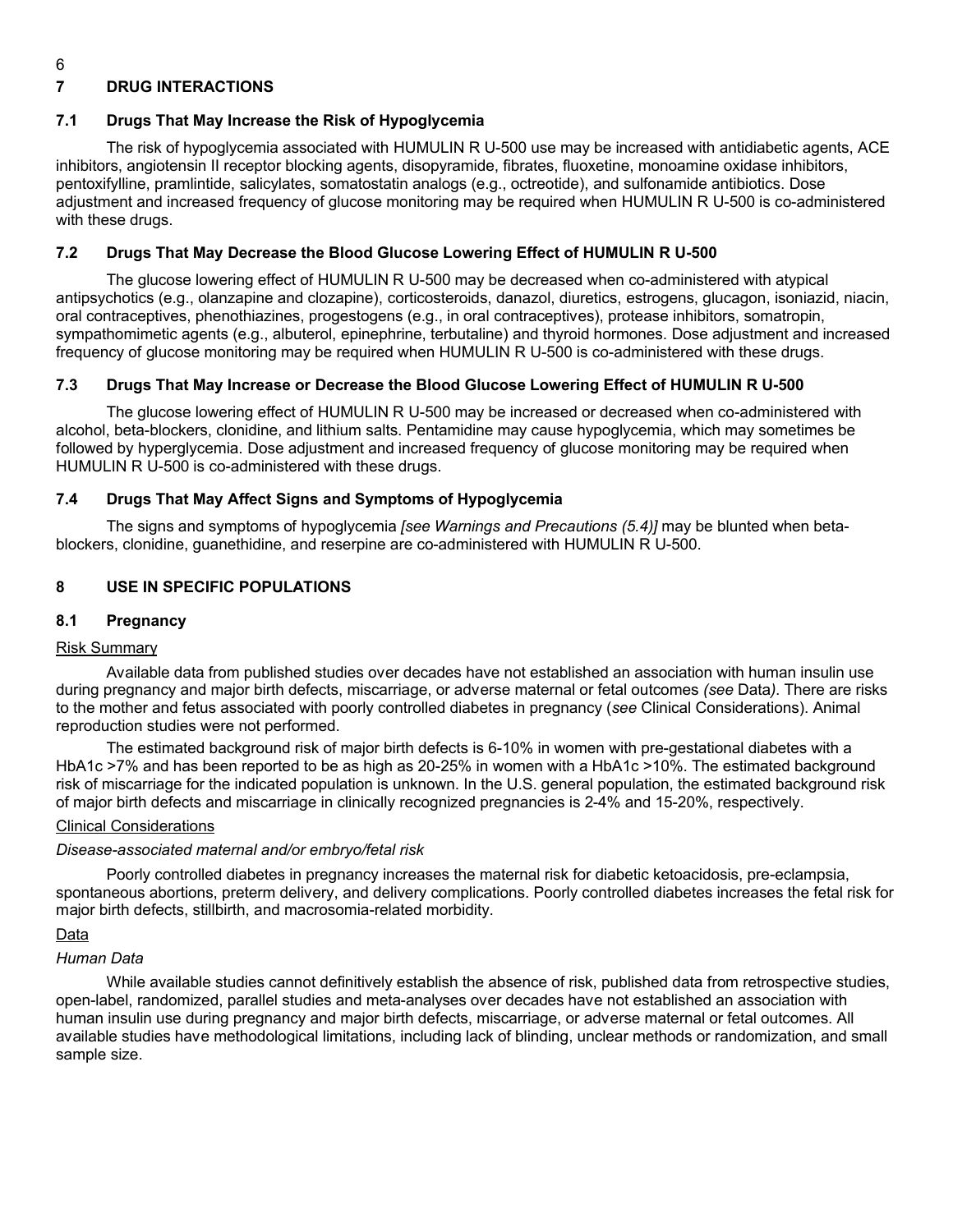# **8.2 Lactation**

## Risk Summary

Available data from published literature suggests that exogenous human insulin products, including HUMULIN R, are transferred into human milk. There are no adverse reactions reported in breastfed infants in the literature. There are no data on the effects of exogenous human insulin products, including HUMULIN R on milk production. The developmental and health benefits of breastfeeding should be considered along with the mother's clinical need for HUMULIN R and any potential adverse effects on the breastfed child from HUMULIN R or from the underlying maternal condition.

# **8.4 Pediatric Use**

There are no well-controlled studies of use of HUMULIN R U-500 in children. Standard precautions as applied to use of HUMULIN R U-500 in adults are appropriate for use in children. As in adults, the dosage of HUMULIN R U-500 in pediatric patients must be individualized based on metabolic needs and results of frequent monitoring of blood glucose.

# **8.5 Geriatric Use**

The effect of age on the pharmacokinetics and pharmacodynamics of HUMULIN R U-500 has not been studied. Caution should be exercised when HUMULIN R U-500 is administered to geriatric patients. In elderly patients with diabetes, the initial dosing, dose increments, and maintenance dosage should be conservative to avoid hypoglycemia.

# **8.6 Renal Impairment**

Frequent glucose monitoring and insulin dose reduction may be required in patients with renal impairment.

# **8.7 Hepatic Impairment**

Frequent glucose monitoring and insulin dose reduction may be required in patients with hepatic impairment.

# **10 OVERDOSAGE**

Excess insulin administration may cause hypoglycemia and hypokalemia. Mild episodes of hypoglycemia usually can be treated with oral glucose. Adjustments in drug dosage, meal patterns, or exercise may be needed. More severe episodes with coma, seizure, or neurologic impairment may be treated with intramuscular/subcutaneous glucagon or concentrated intravenous glucose. Sustained carbohydrate intake and observation may be necessary because hypoglycemia may recur after apparent clinical recovery. Hypokalemia must be corrected appropriately.

# **11 DESCRIPTION**

HUMULIN R U-500 (insulin human injection) is a human insulin solution used to lower blood glucose. Human insulin is produced by recombinant DNA technology utilizing a non-pathogenic laboratory strain of *Escherichia coli*. HUMULIN R has the empirical formula  $C_{257}H_{383}N_{65}O_{77}S_6$  with a molecular weight of 5808.

HUMULIN R U-500 is a sterile, aqueous, and colorless solution. HUMULIN R U-500 contains 500 units of insulin in each milliliter. Each milliliter of HUMULIN R U-500 also contains glycerin 16 mg, metacresol 2.5 mg, zinc oxide to supplement the endogenous zinc to obtain a total zinc content of 0.017 mg/100 units, and Water for Injection. Sodium hydroxide and hydrochloric acid may be added during manufacture to adjust the pH.

# **12 CLINICAL PHARMACOLOGY**

# **12.1 Mechanism of Action**

Regulation of glucose metabolism is the primary activity of insulins, including HUMULIN R U-500. Insulins lower blood glucose by stimulating peripheral glucose uptake by skeletal muscle and fat, and by inhibiting hepatic glucose production. Insulins inhibit lipolysis and proteolysis, and enhance protein synthesis.

# **12.2 Pharmacodynamics**

In a euglycemic clamp study of 24 healthy obese subjects (BMI=30-39 kg/m<sup>2</sup>), single doses of HUMULIN R U-500 at 50 units (0.4-0.6 unit/kg) and 100 units (0.8-1.3 unit/kg) resulted in a mean time of onset of action of less than 15 minutes at both doses and a mean duration of action of 21 hours (range 13-24 hours). The time action characteristics reflect both prandial and basal activity, consistent with clinical experience. This effect has been attributed to the high concentration of the preparation.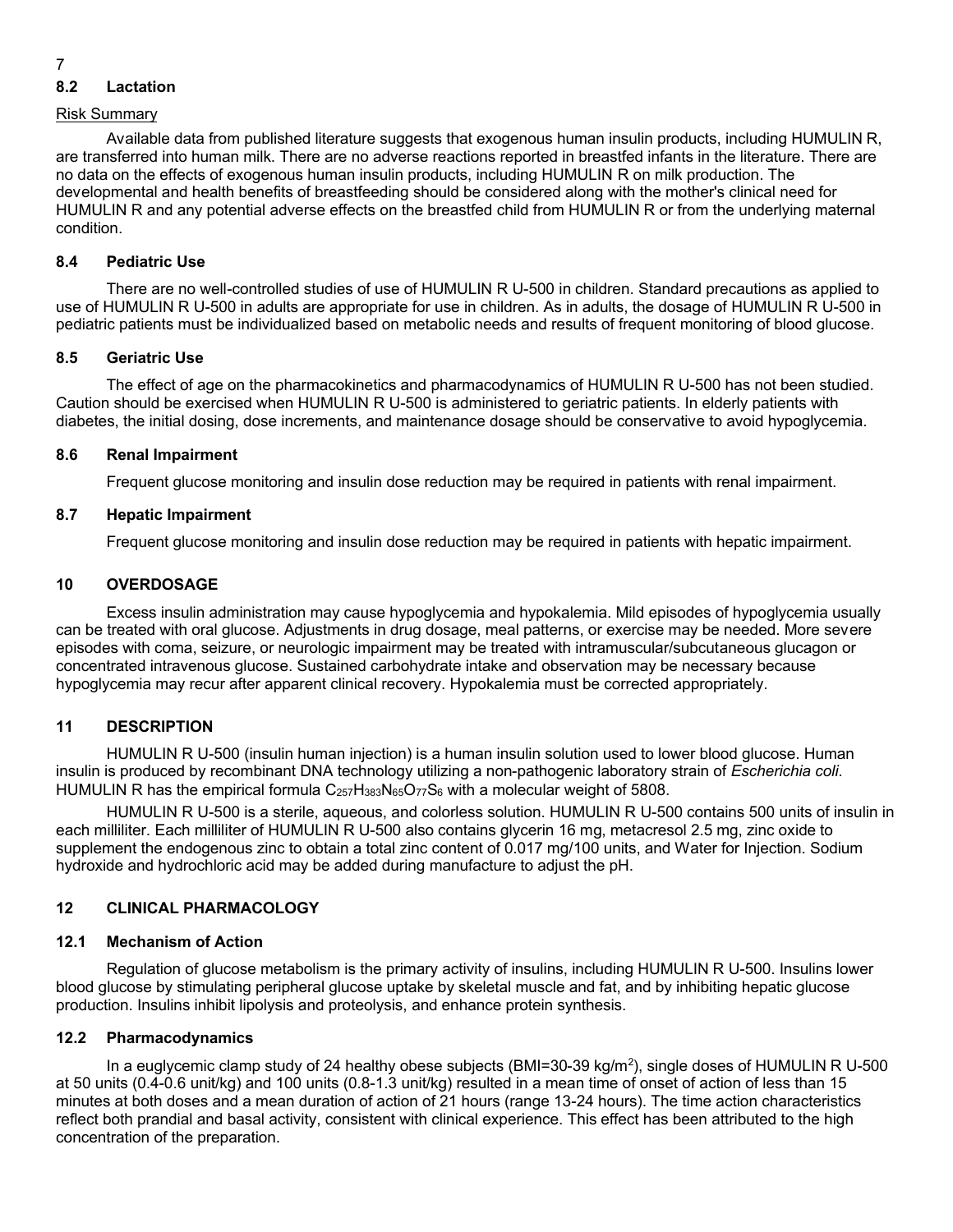Figure 1 should be considered a representative example since the time course of action of insulin may vary in different individuals or within the same individual. The rate of insulin absorption and consequently the onset of activity is known to be affected by the site of injection, exercise, and other variables *[see Warnings and Precautions (5.3)]*.



**Figure 1: Mean Insulin Activity Versus Time Profiles After Subcutaneous Injection of a 100 U Dose of HUMULIN R U-500 in Healthy Obese Subjects**

## **12.3 Pharmacokinetics**

Absorption — In a euglycemic clamp study of 24 healthy obese subjects, the median peak insulin level occurred between 4 hours (50 unit dose) and 8 hours (100 unit dose) with a range of 0.5-8 hours.

Metabolism — The uptake and degradation of insulin occurs predominantly in liver, kidney, muscle, and adipocytes, with the liver being the major organ involved in the clearance of insulin.

Elimination — Mean apparent half-life after subcutaneous administration of single doses of 50 units and 100 units to healthy obese subjects (N≥21) was approximately 4.5 hours (range=1.9-10 hours) for HUMULIN R U-500.

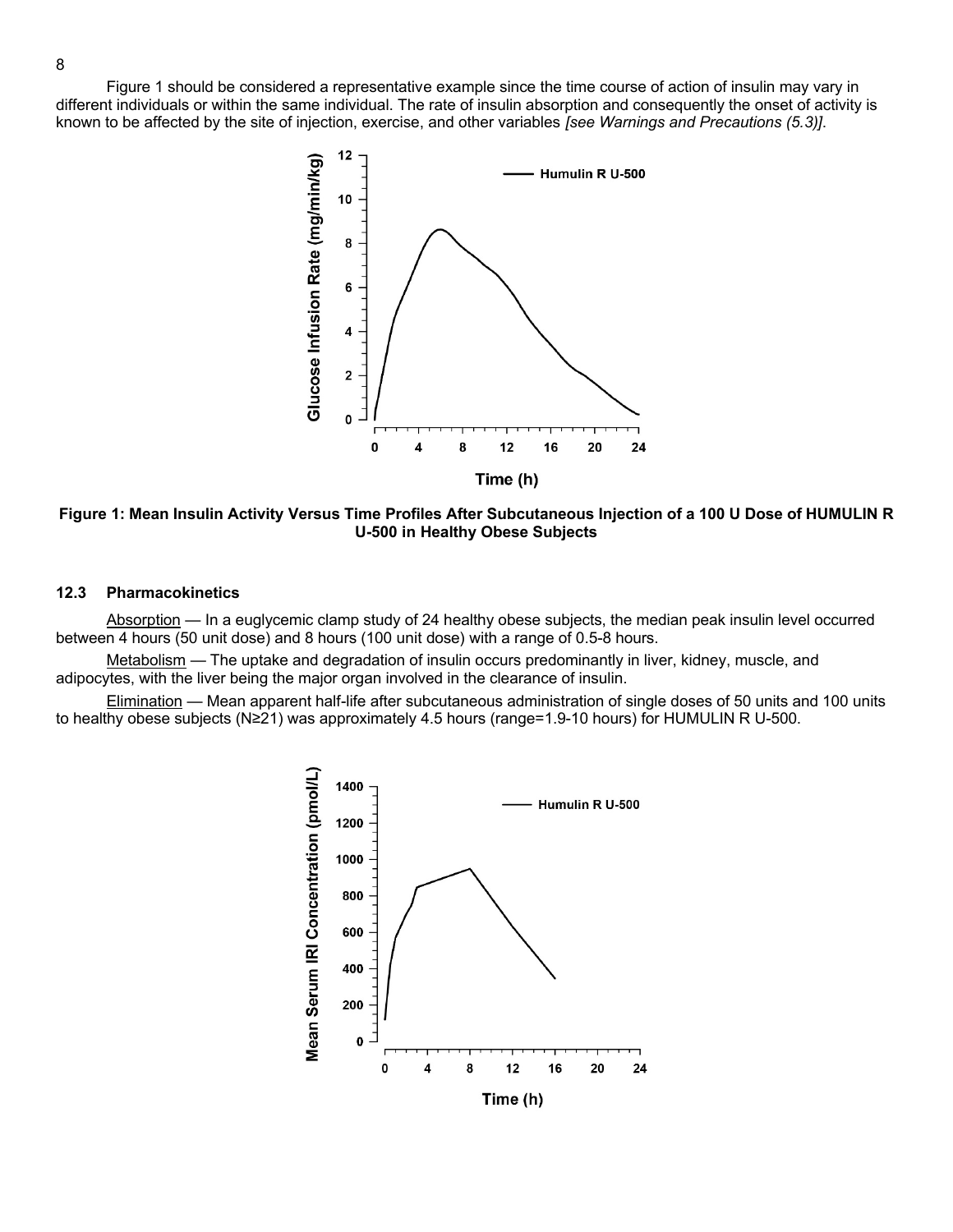# **Figure 2: Mean Serum Insulin Concentrations Versus Time After Subcutaneous Injection of a 100 U Dose of HUMULIN R U-500 Healthy Obese Subjects**

# **13 NONCLINICAL TOXICOLOGY**

### **13.1 Carcinogenesis, Mutagenesis, Impairment of Fertility**

Carcinogenicity and fertility studies were not performed with HUMULIN R U-500 in animals. Biosynthetic human insulin was not genotoxic in the *in vivo* sister chromatid exchange assay and the *in vitro* gradient plate and unscheduled DNA synthesis assays.

### **16 HOW SUPPLIED/STORAGE AND HANDLING**

### **16.1 How Supplied**

HUMULIN R U-500 (500 units per mL) injection is available in a clear, colorless solution as:

| 2 x 3 mL single-patient-use HUMULIN R U-500 KwikPen | NDC 0002-8824-27 |
|-----------------------------------------------------|------------------|
| 20 mL multiple-dose vial                            | NDC 0002-8501-01 |

The HUMULIN R U-500 KwikPen dials in 5 unit increments.

### **16.2 Storage and Handling**

Dispense in the original sealed carton with the enclosed Instructions for Use.

Protect from heat and light. Do not freeze. Do not use HUMULIN R U-500 after the expiration date printed on the label or if it has been frozen. Do not shake the vial.

## Not In Use (Unopened) HUMULIN R U-500 KwikPen

*Refrigerated*

Store in a refrigerator (36° to 46°F [2° to 8°C]), but not in the freezer. Do not use if it has been frozen.

## *Room Temperature*

If stored at room temperature, below 86°F (30°C) the pen must be discarded after 28 days.

## In-Use (Opened) HUMULIN R U-500 KwikPen

## *Refrigerated*

Do NOT store in a refrigerator.

## *Room Temperature*

Store at room temperature, below 86°F (30°C) and the pen must be discarded after 28 days, even if the pen still contains HUMULIN R U-500. See storage table below:

#### Not In Use (Unopened) HUMULIN R U-500 Vials

## *Refrigerated*

Store in a refrigerator (36° to 46°F [2° to 8°C]), but not in the freezer. Do not use if it has been frozen.

# *Room Temperature*

If stored at room temperature, below 86°F (30°C) the vial must be discarded after 40 days.

## In-Use (Opened) HUMULIN R U-500 Vials

## *Refrigerated*

Store in a refrigerator (36° to 46°F [2° to 8°C]), but not in the freezer. Do not use if it has been frozen. Vials must be used within 40 days or be discarded, even if they still contain HUMULIN R U-500.

# *Room Temperature*

If stored at room temperature, below 86°F (30°C) the vial must be discarded after 40 days, even if the vial still contains HUMULIN R U-500. See storage table below: